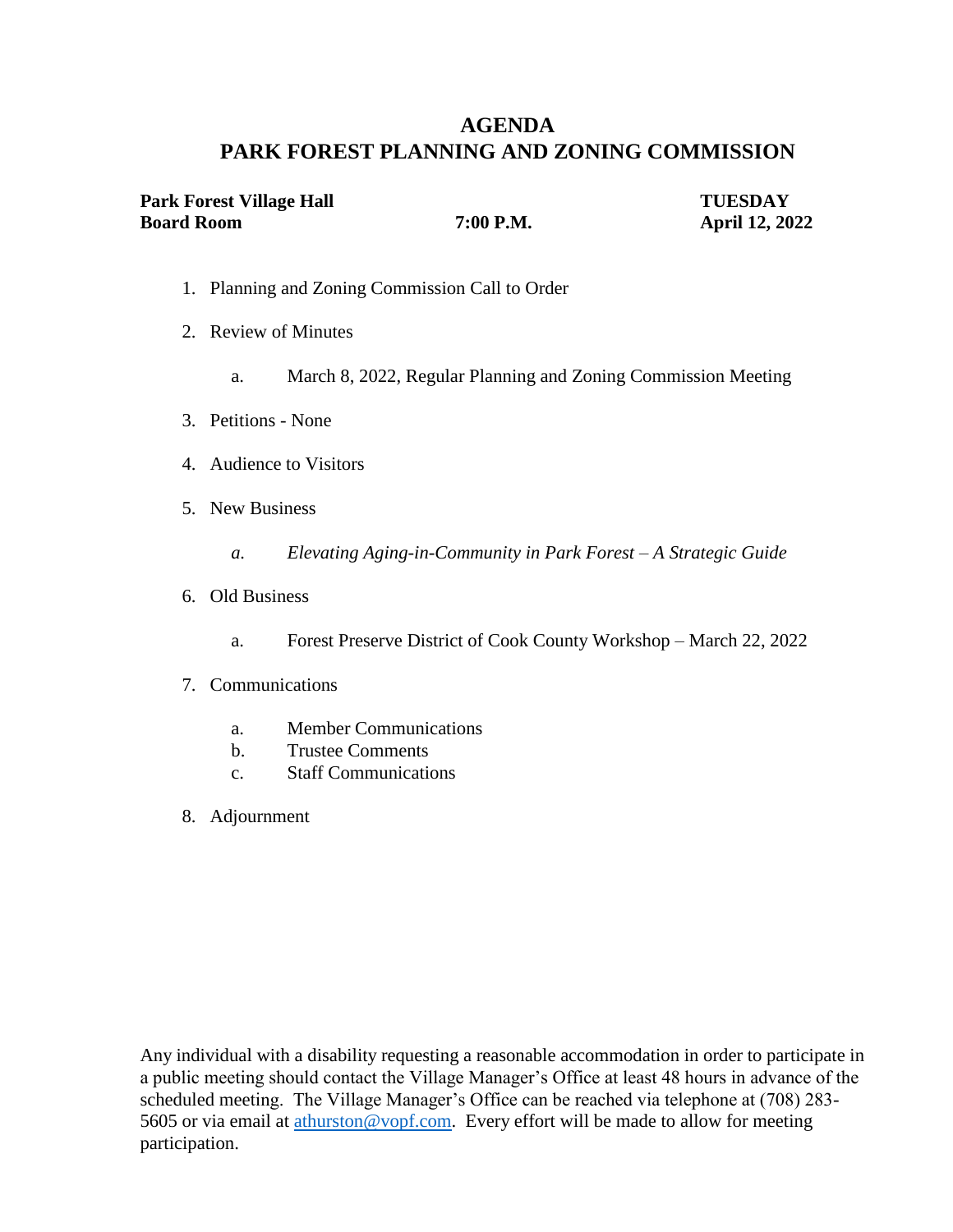## **Park Forest Planning and Zoning Commission Meeting Minutes Park Forest Board Room Tuesday, March 8, 2022**

**Present:** Chair Vernita Wickliffe Lewis; Vice Chair Marguerite Hutchins; Commissioners: Samuel Brooks, Cynthia Burton-Prete, Kim Elmore-Perkins, Denise Poston, Doug Price; Trustee Liaison Maya Hardy

**Staff:** Andrew Brown, Planner

**Absent:** None

**Visitors:** None

**Call to Order:** Meeting was called to order at 7:02 pm

**Review of Minutes January 25, 2022:** A motion was made by Price. Seconded by Elmore-Perkins. All in favor.

**Petitions:** None

**Audience to Visitors:** None

#### **New Business:**

#### **a. New Statement of Economic Interest Form per Public Act 102-0664**

Brown stated there was no new insight other than the summary from a law firm website of what might be coming out. The Secretary of State is required to develop written guidance for the form to further explain what is required. Brown wanted to bring to the Commissioners' attention just so they would not be surprised when they're required to disclose the information.

Burton-Prete asked if they, the Commissioners, must disclose information if they have any of the assets listed. Elmore-Perkins clarified that Commissioners must disclose the information if they are receiving assets from the Village.

#### **Old Business:**

a. Forest Preserve District of Cook County Workshop – March 22, 2022

Brown stated that people from the Forest Preserve of Cook County came out to look at Dining on the Green as a space they can use and they loved it. The Forest Preserve of Cook County will be using that space for the workshop from  $6 - 8$  pm on the  $22<sup>nd</sup>$  of March. The Director of the Forest Preserve also asked if the Village wanted to have a table there. Either Brown or the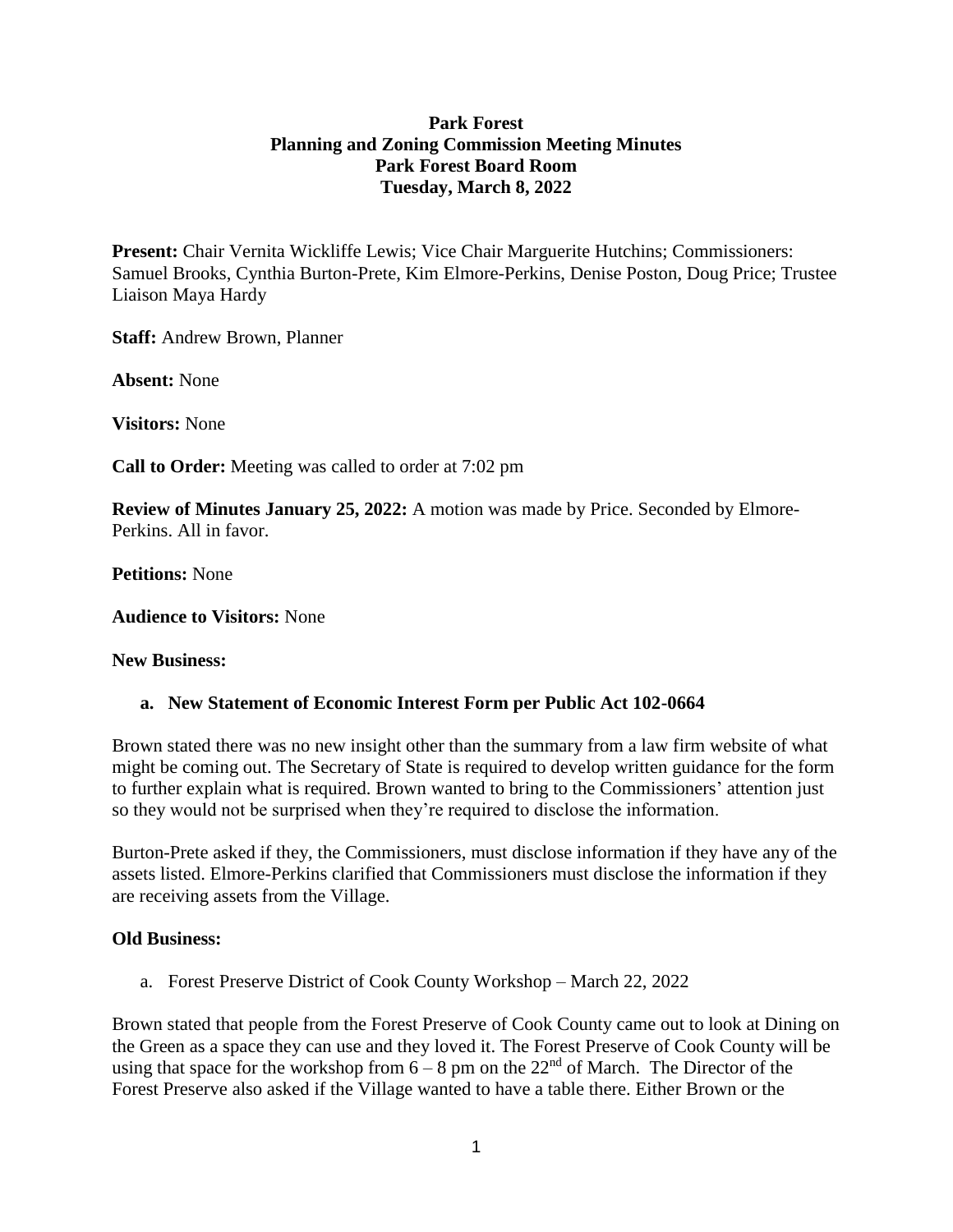Assistant Director of DPW will be at the table representing Park Forest. The Forest Preserve of Cook County weren't given a firm answer at the time.

Brown mentioned that Park Forest currently have a grant in progress with Cook County through the Department of Transportation called the Invest in Cook County grant. The grant requests funds for phase one engineering of a multi-use path on  $26<sup>th</sup>$  Street. The multi-use path will connect from Thorn Creek Trail all the way to Norwood Blvd. The grant is asking for \$200,000.00 to complete phase one engineering design work.

The Forest Preserve wanted to know if the Commissioners want to have a formal meeting before the workshop or just show up to support the workshop. A vote for having a meeting prior to the workshop was made and it was unanimous that there will not meeting beforehand.

## **Communications:**

- a. **Member Communications:** Burton-Prete: Attended the Park Forest Downtown Master Plan meeting. It was similar to the various workshops the Commissioners have attended in the past. The Park Forest DownTown Master Plan is 25 years old. The consultant that led the event was the same consulting firm that completed the Hidden Meadows project. The DownTown Plan Advisory Committee Meeting was a brainstorming session with the business owners and what they wanted to see, the obstacles they face, and what are some of the opportunities and strengths of Downtown Park Forest. They will have similar meeting on the  $16<sup>th</sup>$  of March from 5:30 pm to 7:30 pm.
- b. **Trustee Comments:** Jet Foods is not coming to Park Forest. Jet Foods had an online auction to purchase equipment from all of their stores throughout the region. Trustee Hardy asked for a resident notification system and Village Manager Mick is looking into a new system. Mae Brandon's mother passed away the previous week. There are a couple of retirements coming up: Craig Kaufman, IT Administrator, is taking a new job offer and will be moving to Florida. Police Chief Chris Mannino is retiring. His last day will be in a couple of weeks. Chief Mannino and his family are moving to Florida. Chief Mannino retirement party will be held in Indiana on March  $20<sup>th</sup>$  from  $4 - 8$  pm. Chicago Heights and Park Forest Rotary Annual Gala is coming up on April 20<sup>th</sup>. The Fire Department's annual award ceremony is Saturday, March 12<sup>th</sup>. There's a 2021 Business Person presentation at the April 25t<sup>h</sup> Village Board meeting. There will be a reception to honor the winner, Janet Fiorenzo of Tower Cleaners. Business After Hours coordinated with the Village, the Chicago Chambers of Commerce, and the Chicago Heights/Park Forest Rotary Club and will be on March  $31<sup>st</sup>$  from 5:00 pm to 7:00 pm at Dining on the Green. On April  $30<sup>th</sup>$ , there will be a 5k breast cancer walk at starting at 8 am from Rich East High School. There will also be a document shredding event on the same day held here in Park Forest starting at 9 am.
- c. **Staff Communications:** For the April 12th meeting, the Comprehensive Housing Plan will be on the agenda with updates added by Planning and Aging in a partnership with Chicago Metropolitan Agency for Planning and the Metropolitan Mayors Caucus. This will be the evolution to the Comprehensive Housing Plan as an update. There was an